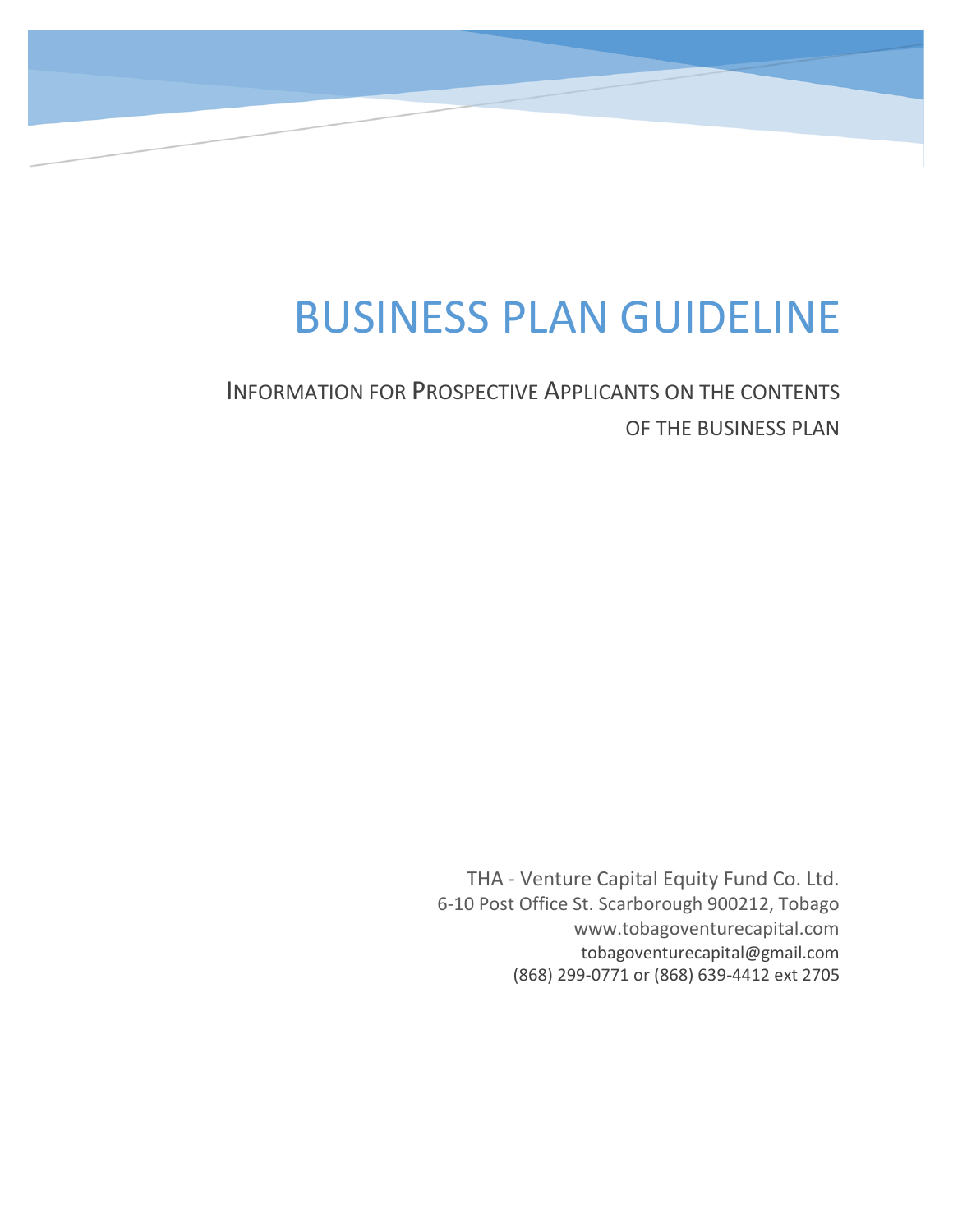We at Venture Capital Equity Fund Ltd. (VCEFL) are excited that you are considering partnering with us for this project. We need some basic information to be included in your business plan.

## Information Required for Business Plan

#### A. Details of Investment Requested

- 1. What is the quantum of the investment being sought from THA -Venture Capital Equity Fund Co. Ltd?
- 2. What form of capital is being requested? i.e. debt and/or equity?
- 3. How much is the investee contributing toward venture? If the contribution is property or any hard asset, please provide an official valuation of the property and verification of ownership.

### B. Financial statements

- 1. Budget Projections
- 2. Balance sheet five (5) years projections
- 3. Statement of Comprehensive income five (5) years projections
- 4. Statement of Cash flows statements; monthly cash flows for first year and annual projection for the next five (5) years thereafter.
- 5. In addition, clearly list the assumptions used to arrive at all projections including assumed level of customers and year to year growth, assumptions regarding industry trends etc.
- 6. If the business is already operational provide the most recent five (5) years of audited financial statements or management accounts in case where audited financials are not available.
- C. Business Plan This is a formal statement of the business goals, reasons they are attainable and plans for reaching them.
	- 1. Executive summary include the amount of funding you are requesting.
	- 2. Mission and Vision statement what are you objectives?
	- 3. What products you are offering list the products you intend to sell to the public.
	- 4. Company Information:
		- i. Company information: Company name, telephone number, email, website, social media accounts, key person name and contact information.
		- ii. History or background of the company what priority sector does the company's operations align with? (light manufacturing, agriculture/agro-processing, niche tourism,